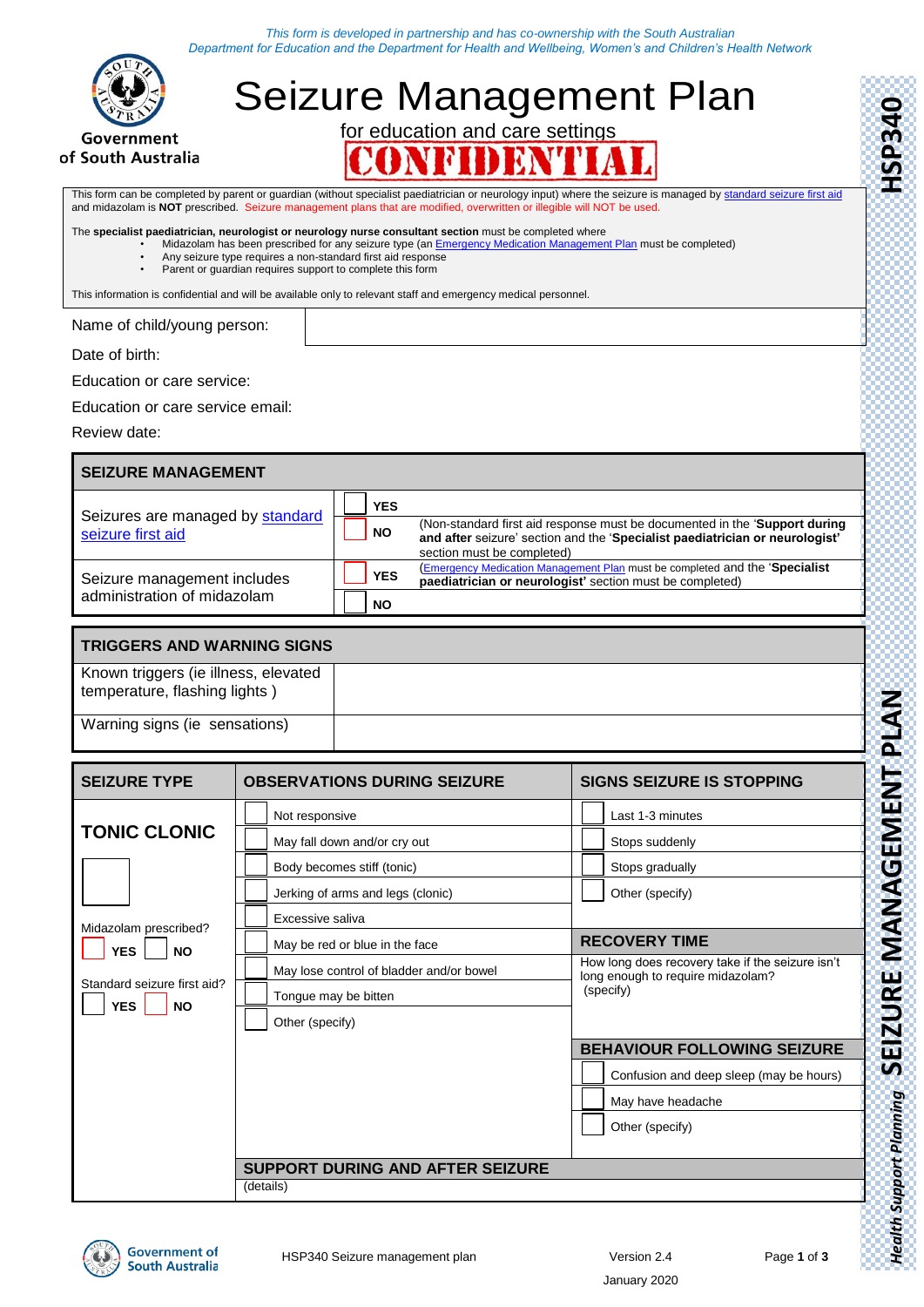*This form is developed in partnership and has co-ownership with the South Australian Department for Education and the Department for Health and Wellbeing, Women's and Children's Health Network*

| <b>SEIZURE TYPE</b>                                                             | <b>OBSERVATIONS DURING SEIZURE</b>                                                                                                                                                                                               | <b>SIGNS SEIZURE IS STOPPING</b>                                                                   |  |  |
|---------------------------------------------------------------------------------|----------------------------------------------------------------------------------------------------------------------------------------------------------------------------------------------------------------------------------|----------------------------------------------------------------------------------------------------|--|--|
|                                                                                 | Vacant stare or eyes may blink or roll up                                                                                                                                                                                        | Last 5-10 seconds                                                                                  |  |  |
| <b>ABSENCE</b>                                                                  | Impaired awareness (may be seated)                                                                                                                                                                                               | Stops suddenly                                                                                     |  |  |
|                                                                                 | Other (specify)                                                                                                                                                                                                                  | Stops gradually                                                                                    |  |  |
|                                                                                 |                                                                                                                                                                                                                                  | Other (specify)                                                                                    |  |  |
| Midazolam prescribed?                                                           | SUPPORT DURING AND AFTER SEIZURE                                                                                                                                                                                                 | <b>RECOVERY TIME</b>                                                                               |  |  |
| <b>YES</b><br><b>NO</b><br>Standard seizure first aid?                          | (details)                                                                                                                                                                                                                        | How long does recovery take if the seizure isn't<br>long enough to require midazolam?<br>(specify) |  |  |
| <b>YES</b><br><b>NO</b>                                                         |                                                                                                                                                                                                                                  | <b>BEHAVIOUR FOLLOWING SEIZURE</b>                                                                 |  |  |
|                                                                                 |                                                                                                                                                                                                                                  | Instant recovery                                                                                   |  |  |
|                                                                                 |                                                                                                                                                                                                                                  | No memory of the event                                                                             |  |  |
|                                                                                 |                                                                                                                                                                                                                                  | Other (specify)                                                                                    |  |  |
|                                                                                 |                                                                                                                                                                                                                                  |                                                                                                    |  |  |
| <b>SEIZURE TYPE</b>                                                             | <b>OBSERVATIONS DURING SEIZURE</b>                                                                                                                                                                                               | <b>SIGNS SEIZURE IS STOPPING</b>                                                                   |  |  |
|                                                                                 |                                                                                                                                                                                                                                  |                                                                                                    |  |  |
| <b>FOCAL WITH</b>                                                               | Staring, may blink rapidly                                                                                                                                                                                                       | Last 1-3 minutes                                                                                   |  |  |
| <b>AWARENESS</b>                                                                | Remains conscious                                                                                                                                                                                                                | Stops suddenly                                                                                     |  |  |
|                                                                                 | Able to hear                                                                                                                                                                                                                     | Stops gradually                                                                                    |  |  |
|                                                                                 | May not be able to speak                                                                                                                                                                                                         | Other (specify)                                                                                    |  |  |
|                                                                                 | Jerking of parts of the body                                                                                                                                                                                                     | <b>RECOVERY TIME</b>                                                                               |  |  |
| Midazolam prescribed?<br><b>YES</b><br><b>NO</b><br>Standard seizure first aid? | May experience sensations that aren't real:<br>sounds, flashing lights, strange taste or smell, 'funny<br>tummy' or may just have a headache. (These are<br>sometimes called an aura and may lead to other types of<br>seizures) | How long does recovery take if the seizure isn't<br>long enough to require midazolam?<br>(specify) |  |  |
| <b>YES</b><br><b>NO</b>                                                         | Other (specify)                                                                                                                                                                                                                  | <b>BEHAVIOUR FOLLOWING SEIZURE</b>                                                                 |  |  |
|                                                                                 |                                                                                                                                                                                                                                  | Rapid recovery                                                                                     |  |  |
|                                                                                 |                                                                                                                                                                                                                                  | Other (specify)                                                                                    |  |  |
|                                                                                 | SUPPORT DURING AND AFTER SEIZURE                                                                                                                                                                                                 |                                                                                                    |  |  |
|                                                                                 | (details)                                                                                                                                                                                                                        |                                                                                                    |  |  |
|                                                                                 |                                                                                                                                                                                                                                  |                                                                                                    |  |  |
| <b>SEIZURE TYPE</b>                                                             | <b>OBSERVATIONS DURING SEIZURE</b>                                                                                                                                                                                               | <b>SIGNS SEIZURE IS STOPPING</b>                                                                   |  |  |
|                                                                                 | Staring and unaware                                                                                                                                                                                                              | Stops suddenly                                                                                     |  |  |
| <b>FOCAL</b><br><b>WITHOUT</b>                                                  | Eyes may jerk                                                                                                                                                                                                                    | Stops gradually                                                                                    |  |  |
| <b>AWARENESS</b>                                                                | May talk, remain sitting or walk around                                                                                                                                                                                          | Toward the end of the seizure, may perform                                                         |  |  |
|                                                                                 | Other (specify)                                                                                                                                                                                                                  | unusual activities, eg chewing movement, fiddling<br>with clothes (called automatisms)             |  |  |
|                                                                                 |                                                                                                                                                                                                                                  | Other (specify)                                                                                    |  |  |
| Midazolam prescribed?                                                           | <b>SUPPORT DURING AND AFTER SEIZURE</b>                                                                                                                                                                                          | <b>RECOVERY TIME</b>                                                                               |  |  |
| <b>YES</b><br><b>NO</b><br>Standard seizure first aid?                          | (details)                                                                                                                                                                                                                        | How long does recovery take if the seizure isn't<br>long enough to require midazolam?<br>(specify) |  |  |
| <b>YES</b><br><b>NO</b>                                                         |                                                                                                                                                                                                                                  | <b>BEHAVIOUR FOLLOWING SEIZURE</b>                                                                 |  |  |
|                                                                                 |                                                                                                                                                                                                                                  | Confused and drowsy                                                                                |  |  |
|                                                                                 |                                                                                                                                                                                                                                  | May sleep                                                                                          |  |  |
|                                                                                 |                                                                                                                                                                                                                                  | Other (specify)                                                                                    |  |  |
|                                                                                 |                                                                                                                                                                                                                                  |                                                                                                    |  |  |



HSP340